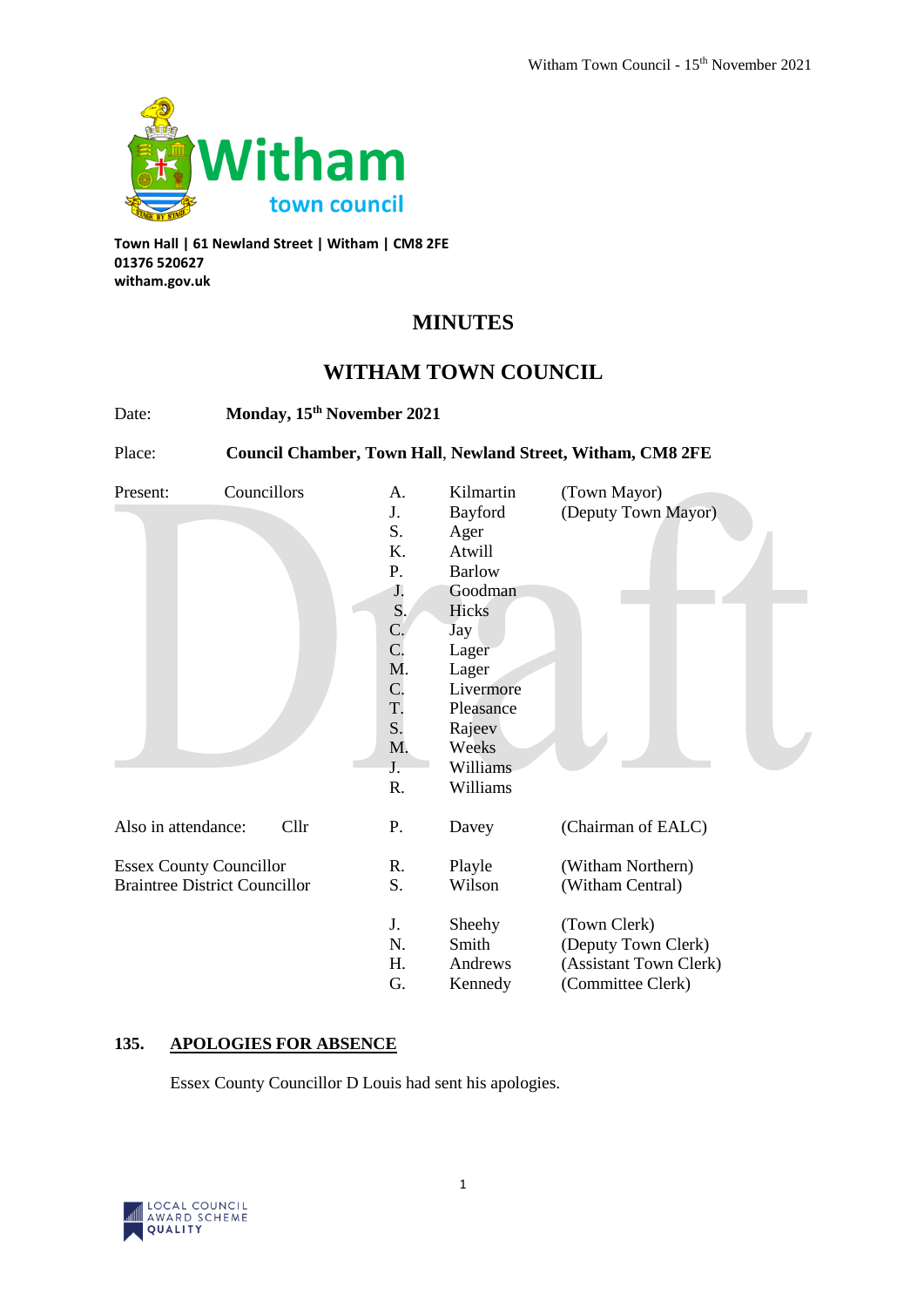#### **136. MINUTES**

**RESOLVED** That the Minutes of the Meeting of Town Council held 18<sup>th</sup> October 2021 be confirmed as a true record and signed by the Town Mayor.

#### **137. INTERESTS**

There were no declarations of interest.

#### **138. QUESTIONS AND STATEMENTS FROM THE PUBLIC**

There was no member of the press or public present.

#### **139. LOCAL COUNCILS AWARD SCHEME**

The Town Mayor welcomed Councillor Peter Davey, Chairman of the Essex Accreditation Panel and the Essex Association of Local Councils to the Meeting to present the Town Council with its Quality Award Certificate.

Councillor Davey explained that as well as being Chairman of the Essex Association of Local Councils (EALC) he represented the EALC at the Essex Health and Wellbeing Board, Safer Essex, Essex Rural Partnership (ERP) and the Rural Crime Forum. He was Chair of the Finance and Scrutiny Committee at the National Association of Local Councils (NALC), sat on the Management Board and a Director of NALC (1994) Ltd. He was also a member of the Essex Climate Action Commission and a member of the Essex Honours Panel. He explained that the later was the route for honouring those residents who had spent hours volunteering during the Covid pandemic.

Councillor Davey explained that originally the Quality Council Award was a single entity but now there were three levels to recognise those Councils which went above and beyond what would be expected of them. Having an award meant the Council could use the General Power of Competence. The Town Council was heading for the Quality Gold Award, with excellent business plans to best serve the residents of Witham. He acknowledged the Town Clerk's input along with the work of the Town Mayor, Members and staff.

The Town Mayor thanked Councillor Davey and explained that the Award was down to the work of the Town Clerk and his staff.

The Town Mayor then received the Quality Council certificate from Councillor Davey.

The Town Mayor then mentioned that the Town Clerk had installed mercury-free light fittings at the Town Hall and advocated that Council Davey recommends this action as mercury was a poison. Councillor Davey agreed to do so.

The Town Mayor then thanked Councillor Davey for attending the Meeting.

#### **140. ESSEX COUNTY AND BRAINTREE DISTRICT COUNCIL UPDATE**

Essex County Councillor Playle explained he had a meeting with the Cabinet Member for Highways Maintenance and Sustainable Transport along with Town and Parish Councils. Local issues had been raised and hopefully action would be taken. He said that a supplementary consultation on the A12 widening was now taking place and mentioned the screening at Market Place, the need to re-route the gas main and a re-figuration of Junction 21. He said that the new procedure for Vehicular Activated Signs had been announced which would be prove easier

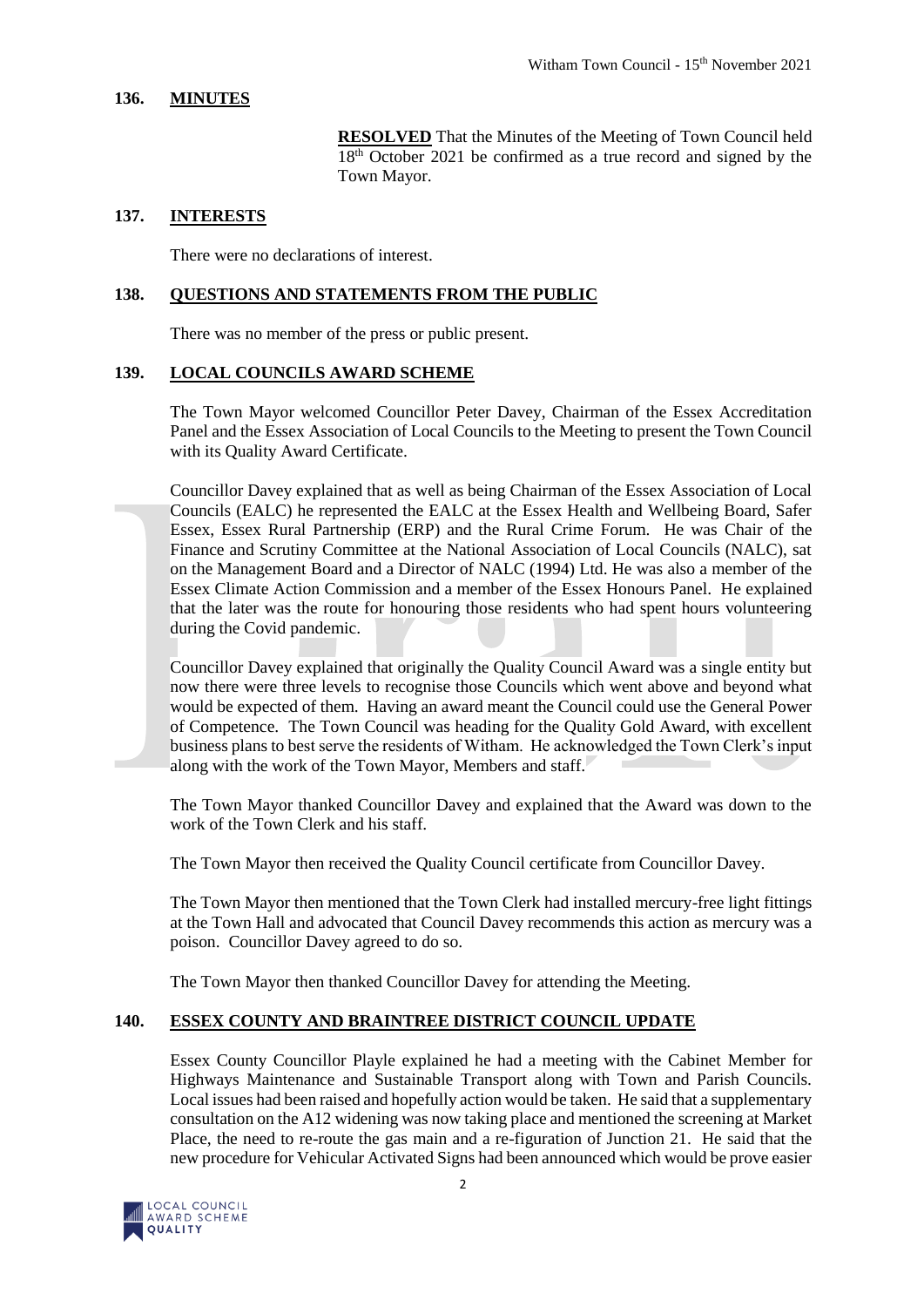for local councils to install. He understood that there was a good relationship between Braintree District Council and Greater Anglia but he would keep in contact to ensure that the redevelopment at the railway station was progressing. He explained that Essex County Council and the Essex Police, Fire and Crime Commissioner had been in consultation regarding precept and the resultant changes in council tax. Lastly he explained that he had been progressing the situation of gravel spillage at the top of The Avenue and potentially there was scope for a camera to be installed.

The Town Clerk advised that the Town Council had no statutory power in this regard and it would be the responsibility of the County Council to install a camera for that purpose.

Members asked about an up-date on the Elm tree by Lynfield which had been earmarked for felling to make way for a new roundabout at the proposed Woodend Farm development. Councillor Playle undertook to raise this matter with Councillor Louis.<sup>1</sup>

District Councillor Wilson said that it would be useful to be provided with a list of Town Council events. The Town Clerk responded that all events were listed on the Town Council website and through Social Media.

The Town Mayor thanked Councillors Playle and Wilson for their reports and comments.

### **141. TOWN MAYOR'S ENGAGEMENTS**

Details of the Town Mayor's engagements for the period  $18<sup>th</sup>$  October to  $15<sup>th</sup>$  November 2021 were received.

The Town Mayor explained that she had been extremely busy. It was considered that over 1,000 people had attended the Remembrance Day Parade and Service which had brought the town together.

**RESOLVED** That the details be received and noted.

#### **142. TOWN CLERK'S REPORT**

a) The Town Clerk's report on matters arising was received.

**RESOLVED** That the report be received and noted.

b) Members were informed that Councillor M. Lager was seeking a meeting with Councillor G. Butland, Leader of Braintree District Council.

It was explained that Councillor Butland would not be available before  $20^{th}$  November 2021. Members agreed the importance of such a meeting with district and county councils being replaced with unitary councils and the potential for local management of facilities such as the park and Rail Trail.

c) Notifiable correspondence concerning Witham Rail Station from Braintree District Council was received.

Members were concerned that the District Council had avoided a meeting to discuss the delays in progressing the redevelopment at the railway station. It was suggested that contact be made with Greater Anglia to ascertain whether Town Council assistance was still required.

<sup>&</sup>lt;sup>1</sup> The details have been passed to Essex County Councillor Louis and he was now progressing through Highways.



 $\overline{a}$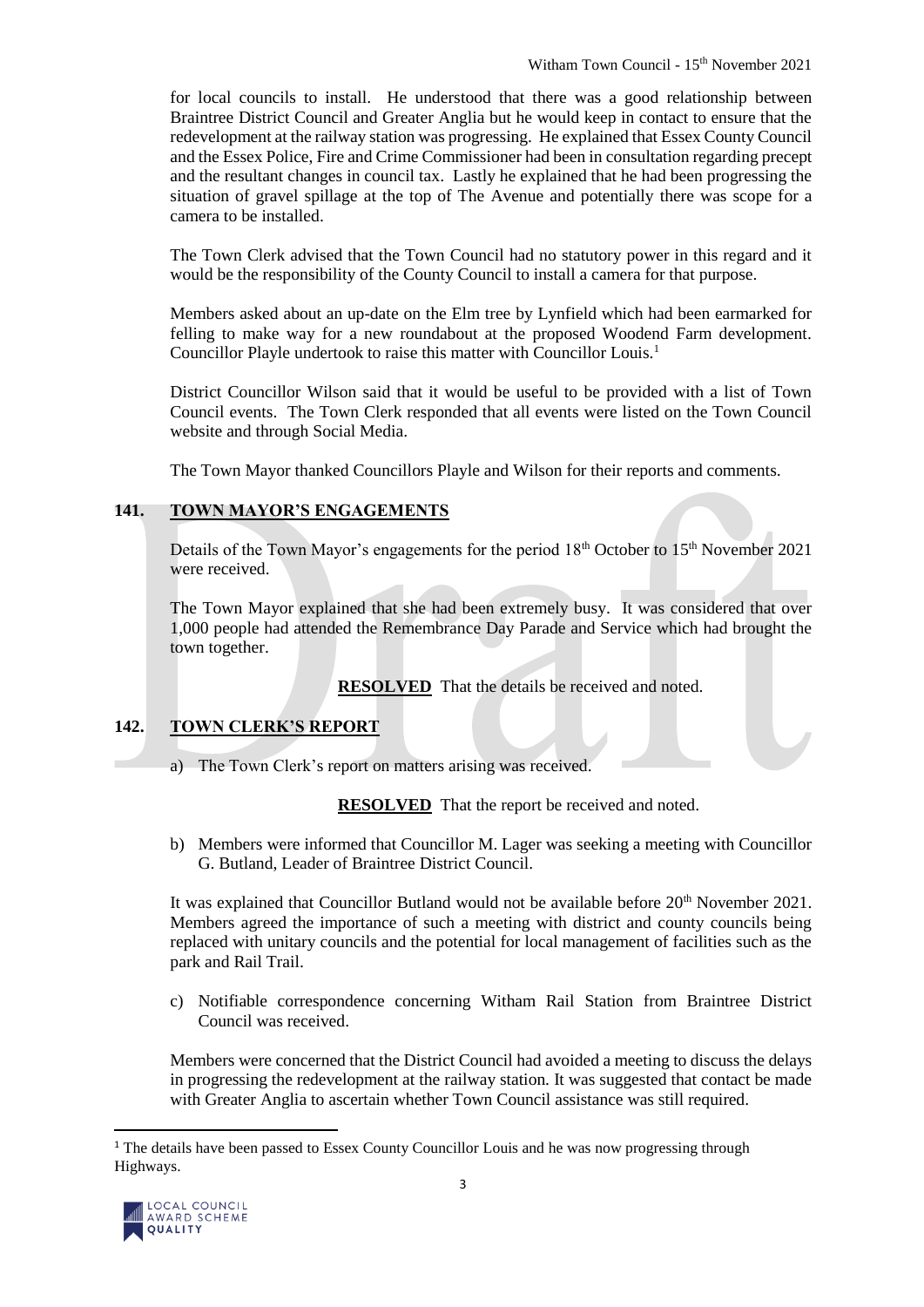The Town Clerk reminded Members that a press release had been prepared and authorised on 20th September should Members consider that insufficient action was being taken by the District Council.

> **RESOLVED** That the correspondence and report be received and noted.

#### **143. TREES AT LIDL**

A response was received from the District Council in relation to the felling of the willows at adjacent to Lidl.

Members were disappointed that these apparently healthy trees had been felled and there had been no continuous audit trail of the decisions and subsequent action taken.

Members discussed the apparent incompetence of the District Council's Planning Department which was considered to be understaffed and inexperienced. It was considered that Councillor Butland's attention should be drawn to this matter. The Town Clerk reiterated that a press release had been prepared.

**RESOLVED** That the prepared Press Release be published.

**RESOLVED** That the response be received and a letter sent to the Planning Department seeking information as to whether honey fungus was still present and asking about the condition of the two replacement trees which were of concern.

#### **144. CLOSURE OF RIVER WALK BY HELEN COURT**

A recommendation was received from the Open Spaces Management Sub-Committee that a section of the River Walk which had been destroyed due to the volume of pedestrians making an unofficial path be shut to prevent further damage.

Members commented that the public would always find a shorter route and understood that an alternative pathway might be required. A discussion took place as to whether bark chippings could be used to create a safer footpath although the close proximity to the river was recognised.

The suggestion was made that Essex County Council which closed the path should be contacted as they should ensure the closure is working correctly. The Town Clerk added that there was an easement granted to Bellway regarding footpaths and this would be considered as a reasonable expense. Further comment was made that the public should be advised on the action the Town Council was taking following a safety assessment and a minimum longer route organised.

> **RESOLVED** That the Town Council ensures public safety by providing a barked footpath.

#### **145. GRANT AID REQUEST: WITHAM CHESS CLUB**

A grant aid request was received from Witham Chess Club.

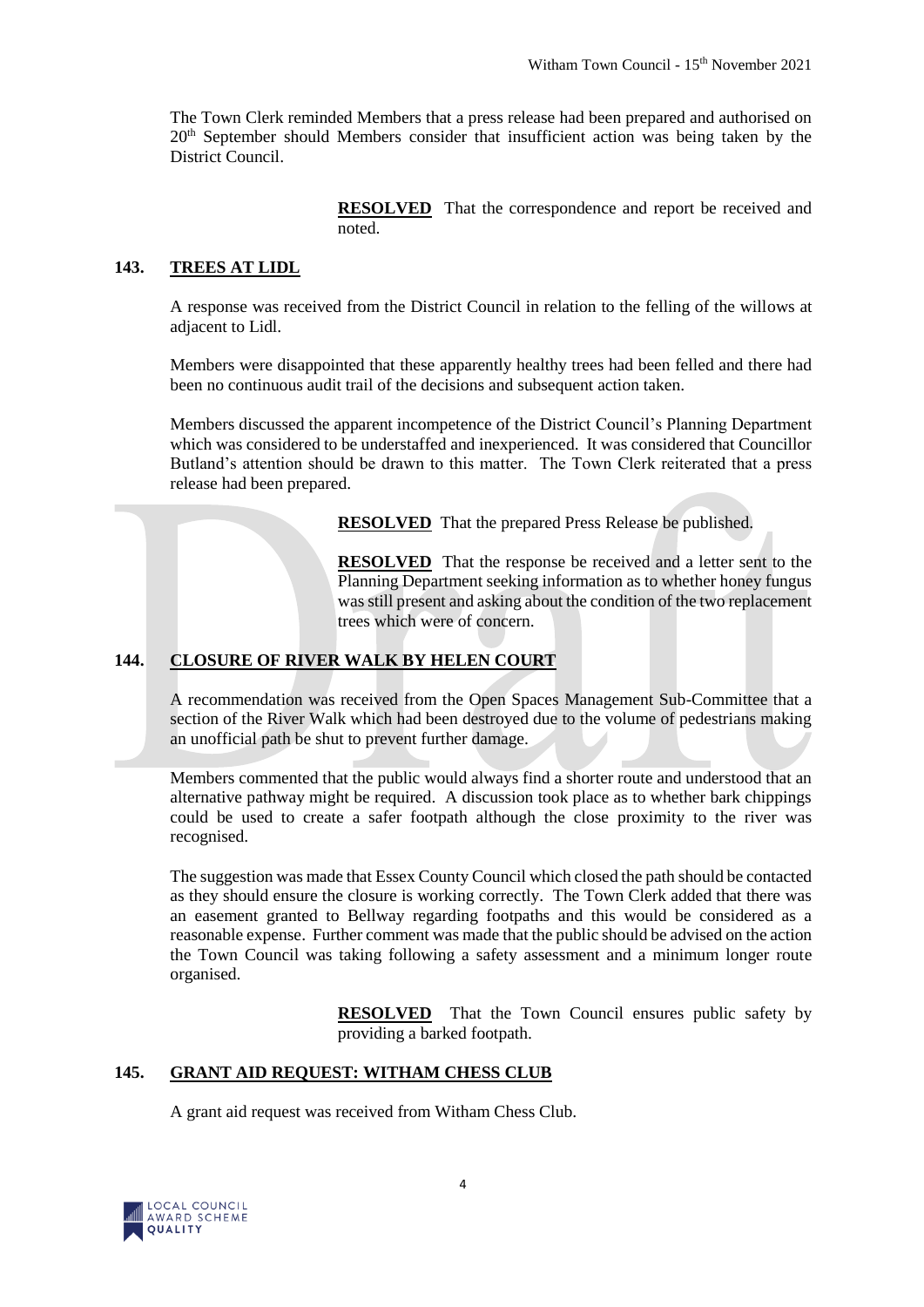The Deputy Town Clerk advised that it would not be appropriate to allow the Town Hall to be used by the Chess Club as they play from 7 to 11 p.m. at night and it would be unreasonable for a member of staff to lock up after them. It was explained that during the pandemic members had gotten into the habit of playing chess online.

Members considered that there should be a principle of not allowing the Town Hall to be used free of charge but a grant given to cover the rental fee. Members were supportive of a grant to be made but asked that the form be amended accordingly to detail the rental fee for the library.

> **RESOLVED** That the grant aid form be amended so that the Chess Club can be given a grant to cover the rental costs of the library for up to a year.

#### **146. BRAINTREE ASSOCIATION OF LOCAL COUNCILS (BALC)**

The Minutes of the BALC meeting and  $S106$  presentation held Thursday  $7<sup>th</sup>$  October 2021 were received.

Members noted that it had been considered by a member of a Parish Council that the devolution scheme was unworkable with restraints imposed.

**RESOLVED** That the Minutes be received and noted,

## **147. HIGHWAY ISSUES**

A report of a meeting relating to highway issues was received.

The meeting was considered to have been very useful with resurfacing of Avenue Road raised along with a proposed no right turn into Maldon Road from Newland Street. It was suggested that this latter point should be discussed by the Planning and Transport Committee. Comment was also made about the prescriptive nature of the devolution scheme. Mention was then made about HGVs abusing weight restrictions and the need for Essex County Council Members to pressure the Cabinet Member to take action.<sup>2</sup>

> **RESOLVED** That a dossier be compiled regarding the proposed no right turn from Newland Street into Maldon Road for discussion by the Planning and Transport Committee.

#### **148. PROPOSED CYCLEWAY FOR COLLINGWOOD ROAD**

A presentation was received regarding the proposed cycleway for Collingwood Road as part of 20/02060/OUT - Phase 4 Development by Bellway off Forest Road.

Members strongly objected to this unnecessary proposal which would require trees to be felled and parking bays removed which would affect the character of this wide avenue. Comment was made that the proposals would reduce the width of this busy road, used by buses and HGVs, to that of an estate road.

> **RESOLVED** That the proposed cycleway be strongly and totally opposed.

> **RESOLVED** That Bellway be informed that modifications to the scheme would be considered.

<sup>&</sup>lt;sup>2</sup> Essex County Councillor Playle undertook to take this matter forward with the assistance of Councillor Louis.



 $\overline{a}$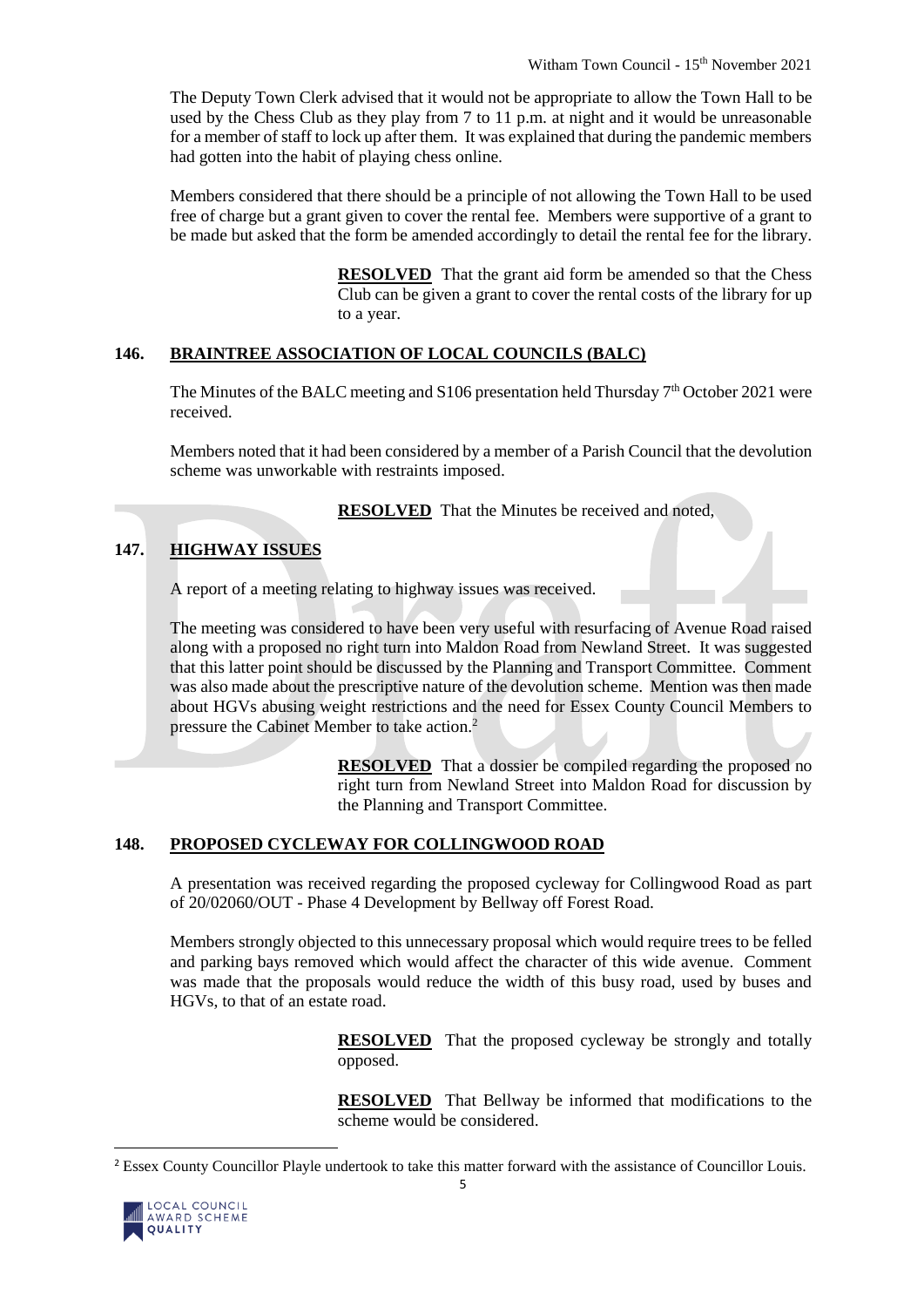#### **149. OPEN SPACES ACTION PLAN**

Members were asked to consider any contributions to the District Council S106 'Open Spaces Action Plan'.

The suggestion was made that as the District Council apparently ignores the Town Council recommendations the form should not be completed but instead a 'wish list' be provided of those facilities required to be made by developers.

> **RESOLVED** That the District Council be informed that amendments to the Open Spaces Action Plan will not be completed but instead a Section 106 'wish list' be compiled.

> **RESOLVED** That the District Council be asked to make an early decision regarding the introduction of a Community Infrastructure Levy.

#### **150. COMMITTEE REPORTS**

## (a) **Planning and Transport Committee Meetings held 18th October and 1st November 2021**

Minutes  $128 - 149$  (inclusive)

Councillor Goodman, Chairman of the Planning and Transport Committee, gave a report of the Meetings en bloc.

> **RESOLVED** That the Report of the Planning and Transport Committee be received.

(b) **Community Committee Meeting held 1st November 2021**  Minutes  $33 - 51$  (inclusive)

Councillor Ager, Chairman of the Community Committee, gave a report of the Meeting en bloc.

**RESOLVED** That the report be received.

#### **151. EXCLUSION OF THE PRESS AND PUBLIC**

**RESOLVED** That under the Public Bodies (Admissions to Meetings) Act 1960, the press and public be excluded from the Meeting for the consideration of the remaining items of business on the grounds they involve the likely disclosure of exempt information falling within Schedule 12A (S5) of the Local Government Act 1972.

#### **152. COMMITTEE REPORT – CONTINUED**

**Community Committee Meeting held 1st November 2021 (Cont'd)** Minutes 52 and 53.

Councillor Ager continued her Report en bloc.